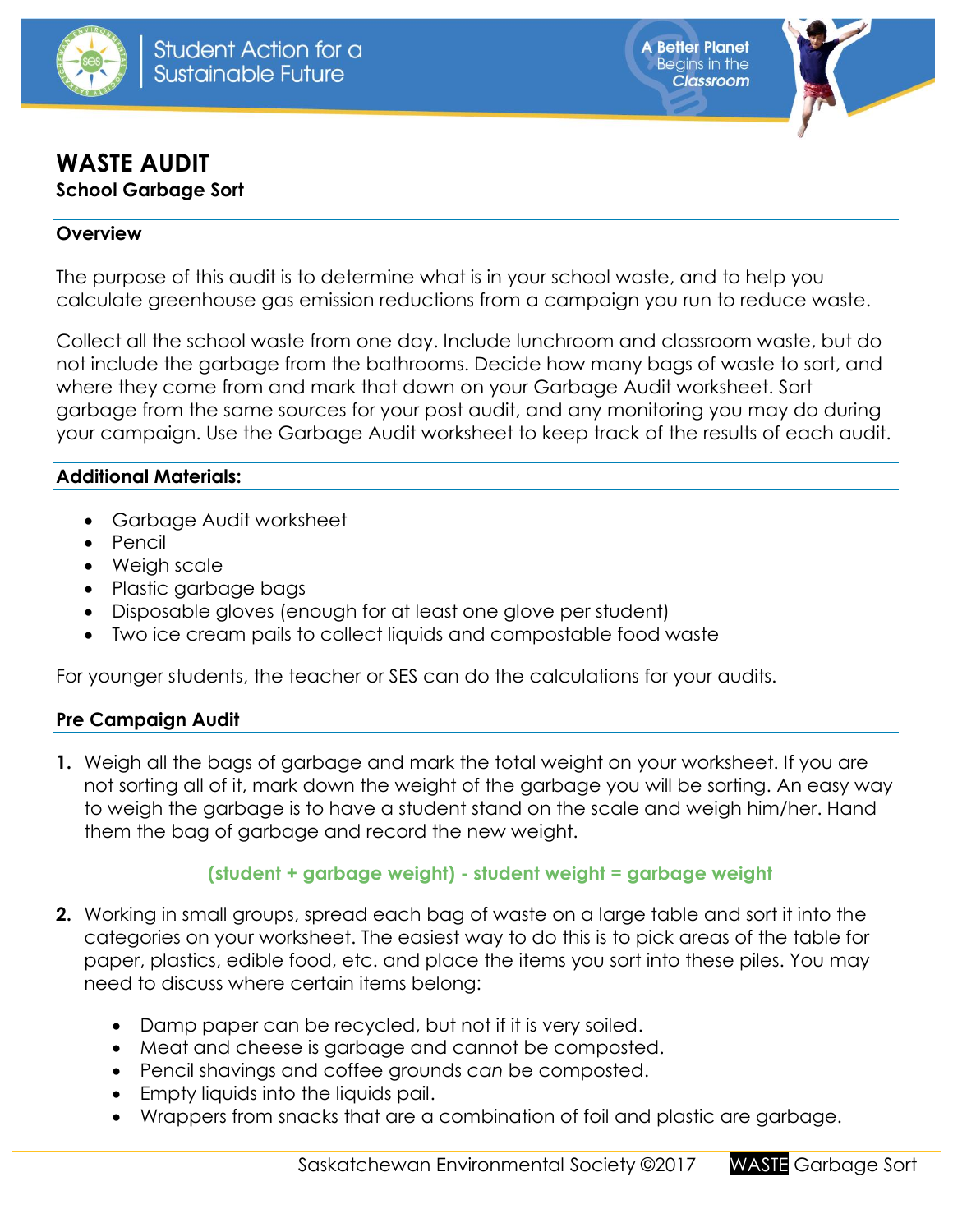



- **3.** Once you have all the materials sorted, gather similar items at one central table. For example, have everyone bring all the edible food to the central table. Photograph the food, and then place it in a bag and weigh it all. Record that weight on the Garbage Audit worksheet.
	- For the refundable items, add up the value of the containers. See [www.sarcan.ca](http://www.sarcan.ca/) for refund amounts.
	- You could choose to count all the plastic bags, or any other specific item.
- **4.** Repeat this with each category of sorted waste. Collect, photograph, and record the weight of each category.
- **5.** Record the weight of all remaining actual garbage.
- **6.** Check your worksheet. The total weight of garbage you had before the garbage sort should approximately equal the combined weight of each category.

## **Discussion and Campaign Decision-Making**

- **1.** What was the largest category at your table?
- **2.** Were you surprised by any of the items at the table?
- **3.** Review your photographs of sorted waste. When you talk about each category, think about the things that could be done with that material instead of throwing it into the garbage. Think about ways to reduce the use of it, reuse it, or recycle it.
- **4.** In general, where are recycling, compost, and garbage bins in your school? Could they be moved to more convenient locations to improve recycling or increase the amount of material that is diverted from the garbage?

## *Categories:*

- a) **Return for refund:** How much money do the containers represent? Calculate how much money that would amount to over one week, one month, and one year. What could your class do with that money?
- b) **Paper and cardboard**: Is any of the paper reusable as scrap? Where is paper and cardboard recycled in your school?
- c) **Metal**: If rinsed and free of food, where can it be recycled in your school? How could this item be reduced? What are alternatives to these items?
- d) **Plastic:** If rinsed and free of food, where can it be recycled in your school? Soft plastics need to be gathered in one larger bag before recycling. How could this item be reduced? What are alternatives to these items?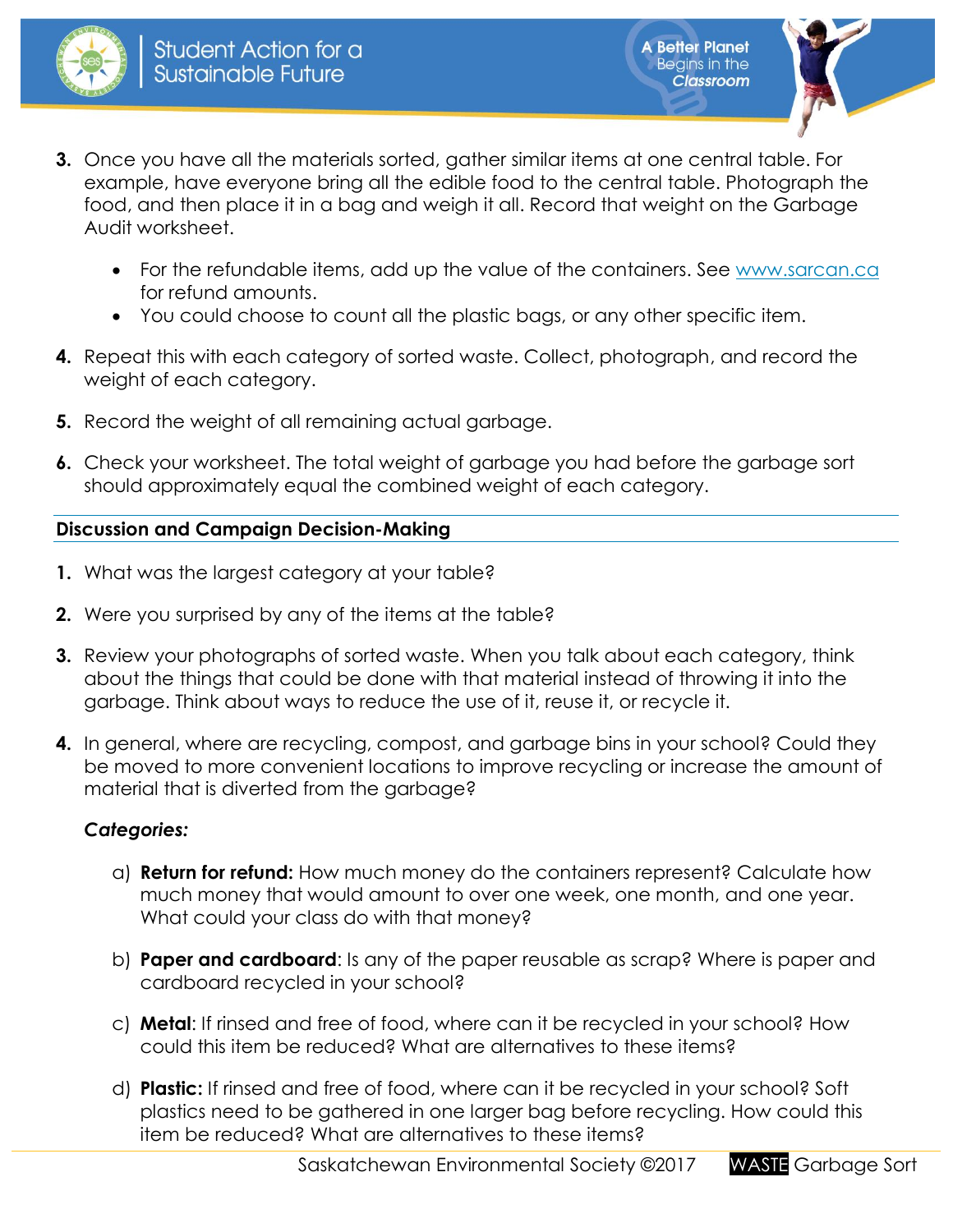



- e) **Glass:** If rinsed and free of food, where can it be recycled in your school? SPS schools can only recycle glass drink containers. Other glass containers cannot be recycled at SPS schools. GSCS schools can include glass in their recycling.
- f) **Edible food:** Before it went into the garbage, what could be done with this food? Does your school allow food sharing? Could there be a tray with "Food for Sharing" on it? Take your leftover edible food home and choose the amount and types of food you bring to school.
- g) **Compost:** Does your school have a school or community garden with an outdoor composter? If so, could your food waste be placed there? Could you keep a vermi-composter (worms) in your classroom?
- h) **Useable items/lost and found:** What can be done with items that are still useful like pencils, clothing, etc.?
- i) **Liquids:** The mess these make often turns paper and other recyclable materials into garbage. How can leftover liquids be kept separate?
- j) **Remaining garbage:** This is the actual garbage that is left once all the other items have been removed. How will you make sure this amount of actual garbage stays small?

### **Mid Campaign Audit**

This is optional, and helps to see how things are going. Repeat the garbage sort, and add the information to your Garbage Audit worksheet. Subtract the weight of unsorted garbage from the mid campaign audit from the weight of unsorted garbage from the pre-audit to see how well your waste diversion campaign is working. Look at categories of sorted waste to see where you may still need to make changes to reduce, reuse, or recycling practices.

### **Post Campaign Audit**

- **1.** Repeat the garbage sort, and add the information to your Garbage Audit worksheet.
- **2.** Subtract the weight of unsorted garbage from the post-audit with the weight of unsorted garbage from the pre-audit to see how well your waste diversion campaign has worked. How much waste have you reduced in each category? Again, look at each category to see how your campaign has helped to keep recyclable materials out of the garbage.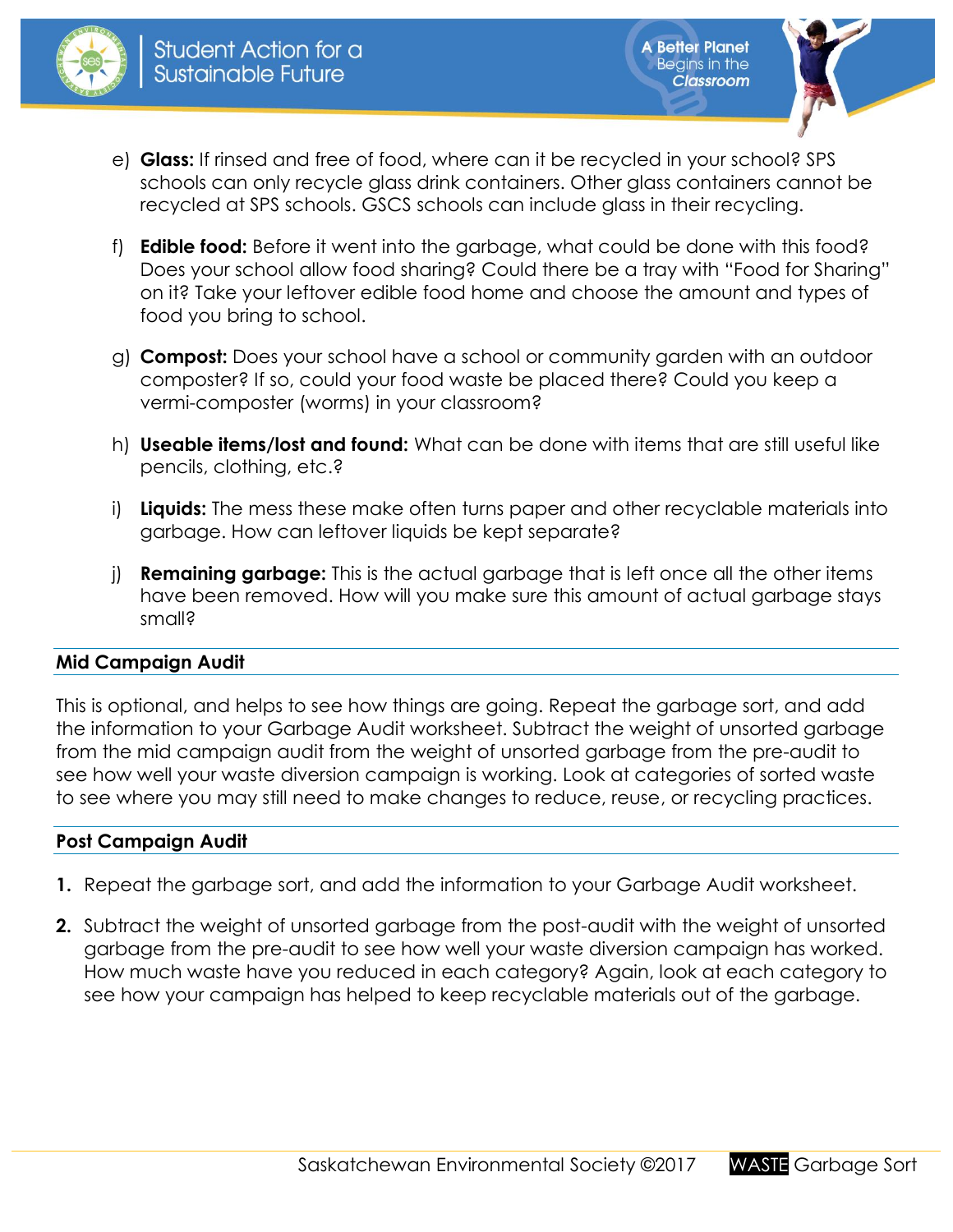



### **Calculate Greenhouse Gas Reduction**

Using the weights of waste reduced from your post audit campaign, fill in the following chart:

|                        | kg of waste<br>reduced | kg CO <sub>2</sub> /kg<br>material | Number of school<br>days / year | kg CO <sub>2</sub><br>reduced /<br>school year |
|------------------------|------------------------|------------------------------------|---------------------------------|------------------------------------------------|
| Refundables            |                        | x 7.6                              | x 200                           | $=$                                            |
| Paper and<br>cardboard |                        | x 1.6                              | x 200                           | $\qquad \qquad =$                              |
| Metal                  |                        | x 5.4                              | x 200                           | $\equiv$                                       |
| Plastic                |                        | $x$ 1.5                            | x 200                           | $=$                                            |
| Glass                  |                        | $\times 0.24$                      | x 200                           | $=$                                            |
| Edible food            |                        | x 0.95                             | x 200                           | $=$                                            |
| Compost                |                        | x 0.95                             | x 200                           | $=$                                            |
| Remaining<br>garbage   |                        | x 1.15                             | x 200                           | $\equiv$                                       |
| <b>Total</b>           |                        |                                    |                                 | $\equiv$                                       |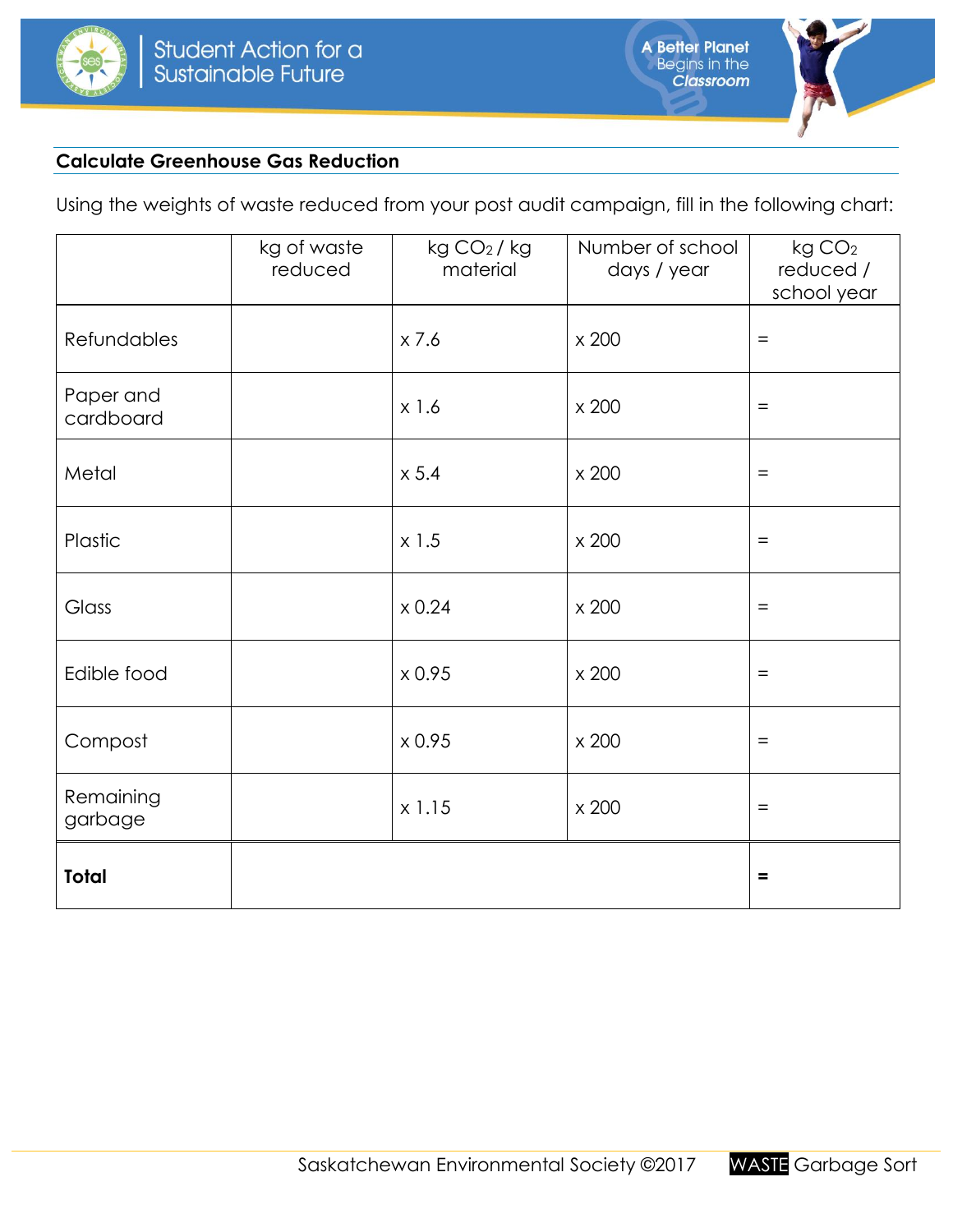



### **Curriculum Connections**

**Grade 4 Science: Outcome: RM4.2** Assess how human uses of rocks and minerals impact self, society, and the environment.

**Grade 4 Mathematics: Outcomes: N4.1** Demonstrate an understanding of whole numbers to 10,000 by:

- Representing
- Describing
- Comparing two numbers
- Ordering three or more numbers.

**N4.2** Demonstrate an understanding of addition of whole numbers with answers to 10,000 and their corresponding subtractions. **P4.1** Demonstrate an understanding of patterns and relations.

**Grade 5 Science: Outcome: MC5.3** Assess how the production, use, and disposal of raw materials and manufactured products affects self, society, and the environment.

**Grade 5 Social Studies: Outcome: RW5.1** Explain the importance of sustainable management of the environment to Canada's future.

**Grade 5 Health Education: Outcome: AP5.1** Design and implement, with guidance, two five-day action plans that embrace health opportunities or address health challenges related to personal eating practices, changes of puberty, impact of illness/disease, identity and well-being, violence, peer pressure, and selfregulation.

**Grade 5 Mathematics: Outcomes: SP5.1** Differentiate between first-hand and second-hand data. **SP5.2** Construct and interpret double bar graphs to draw conclusions.

**Grade 6 Social Studies: Outcome: RW6.2** Contribute to initiating and guiding change in local and global communities regarding environmental, social, and economic sustainability.

**Grade 6 Mathematics: Outcomes: P6.1** Extend understanding of patterns and relationships in tables of values and graphs. **SP6.1** Extend understanding of data analysis to include:

- Line graphs
- Graphs of discrete data
- Data collection through questionnaires, experiments, databases, and electronic media interpolation and extrapolation.

**Grade 7 Science: Outcomes: IE7.4** Analyze how ecosystems change in response to natural and human influences, and propose actions to reduce the impact of human behaviour on a specific ecosystem. **MS7.2**  Investigate methods of separating the components of mechanical mixtures and solutions, and analyze the impact of industrial and agricultural applications of those methods. **EC7.2** Identify locations and processes used to extract Earth's geological resources and examine the impacts of those locations and processes on society and the environment.

**Grade 7 Mathematics: Outcomes: SP7.1** Demonstrate an understanding of the measures of central tendency and range for sets of data. **SP7.2** Demonstrate an understanding of circle graphs.

**Grade 8 Health Education: Outcome: USC8.6** Examine and assess the concept of sustainability from many perspectives, and develop an understanding of its implications for the well- being of self, others, and the environment.